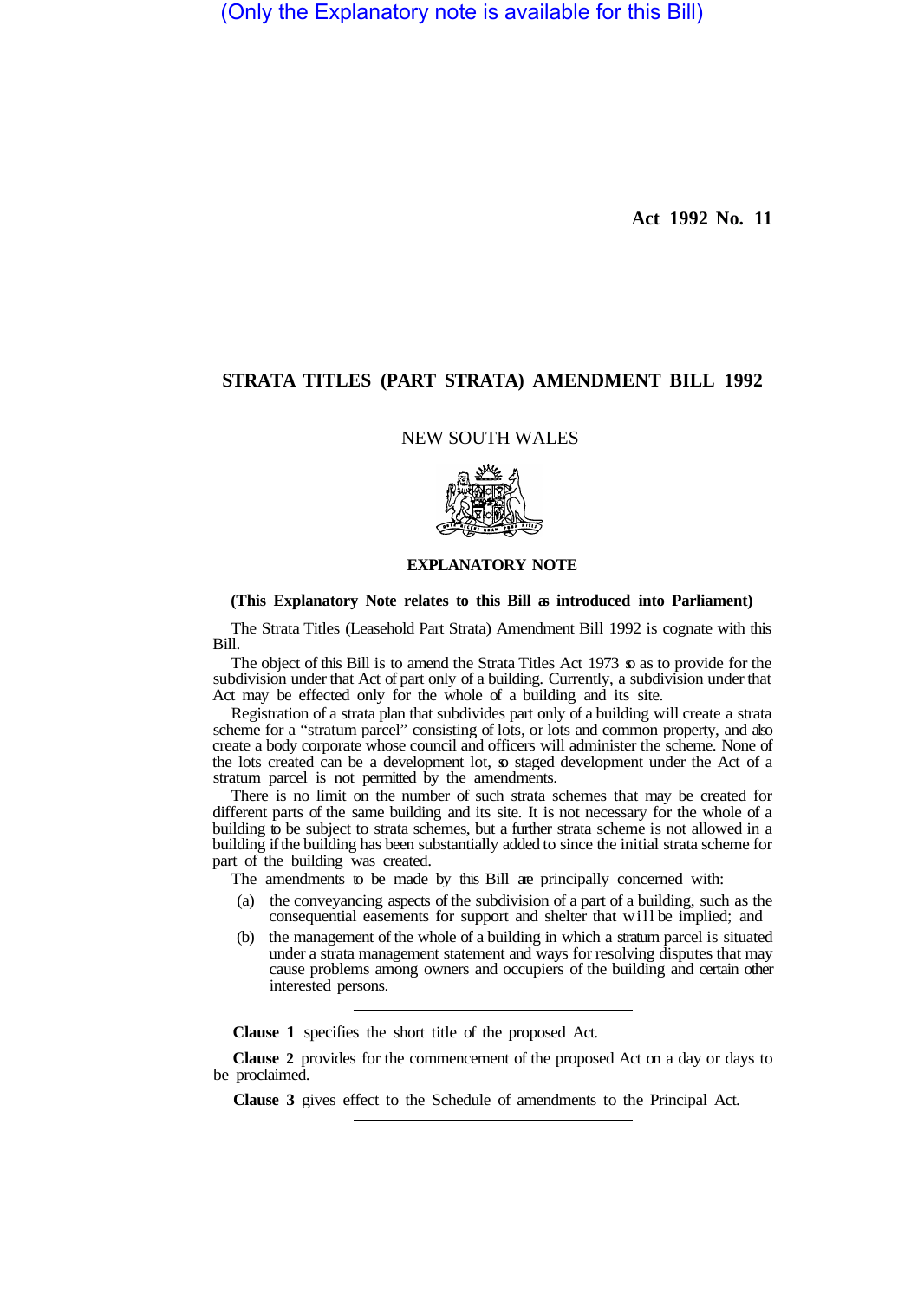*Strata Titles (Part Strata) Amendment 1992 [Act 1992 No. 11]* 

# **SCHEDULE 1—AMENDMENTS CONVEYANCING ISSUES**

*Requirements for strata subdivisions* 

Schedule 1 (3) amends section 7 **(Subdivision)** to provide that a subdivision under the Act may divide part of a building into lots, or into lots and common property, and consequently create a stratum parcel.

Schedule 1 (1) (c) inserts a definition of a stratum parcel.

Schedule 1 (1) (b) amends the definition of "location plan"  $\boldsymbol{\mathfrak{s}}$  as to require such a plan to show where a stratum parcel is located.

Schedule **1** (4) substitutes section 8 **(Registration of strata plans)** to restate, in a simpler form, certain of the requirements that must be met by plans that are lodged for registration as strata plans.

Proposed Schedule 1A **(Requirements for strata plans),** to be inserted into the Act by Schedule 1 (28), sets out the matters that must be certified by a registered surveyor before a strata plan is registered, such as the existence of the proposed lots and the fact that a proposed stratum parcel is not in a part of a building added after an earlier stratum parcel was created for a part of the building.

Schedule 1 (2) amends section 6 **(Construction of Act)** to declare that provisions of the Act, other than those relating to the ownership and certification of title, apply to encroachments (except on public places) shown on strata plans. This amendment is a restatement in a more appropriate place of part of section 8 which is itself to be restated in a simpler form.

#### *Easements*

Schedule 1 (5) inserts proposed sections 8AA and 8AB. Of the proposed sections:

Section 8AA **(Effect of registration of a strata plan creating a stratum parcel)**  will create certain statutory easements for support and shelter when any stratum parcel is created. The easements will apply for the benefit of both the stratum parcel and all other parts of the building concerned and attract all ancillary rights and obligations reasonably necessary to make them effective.

Section 8AB (Easements in certain strata schemes) will give effect to proposed Schedule 1B (Rights and obligations implied in certain easements) to be inserted by Schedule 1 (28). Schedule 1B will set out the terms of certain other easements that may be adopted for the benefit of, or so as to burden, a stratum parcel and other parts of the building in which it is situated. The terms will apply when the following easements are created:

- \* a right of vehicular access
- \* a right of personal access
- \* an easement for a specified service

The implied terms may be modified by the interested parties or by the Supreme Court.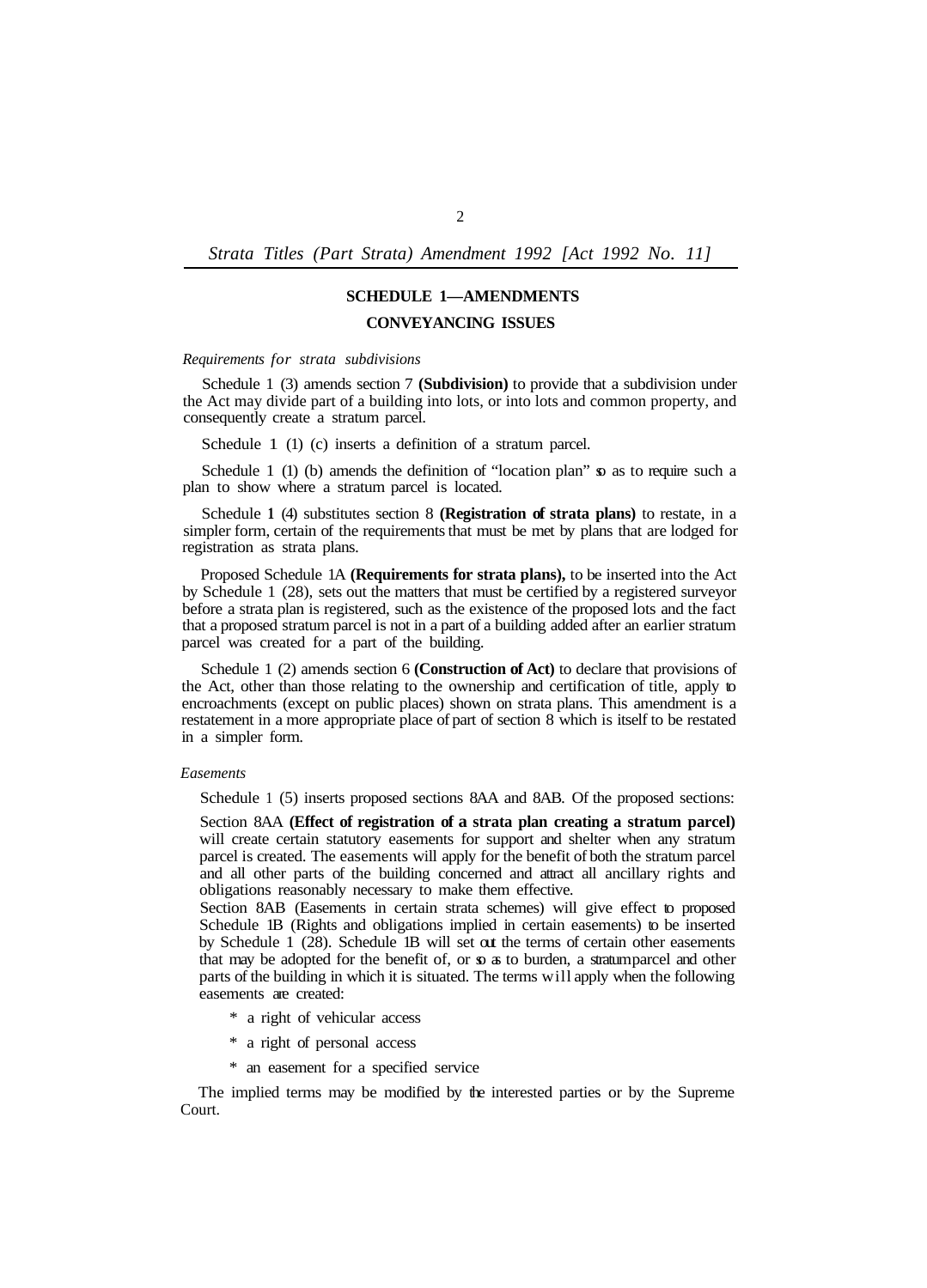# *Strata Titles (Part Strata) Amendment 1992 [Act 1992 No. II]*

#### *Staged development schemes*

Schedule 1 (6) amends section 8A **(Subdivision of development lots)** to prevent land in a stratum parcel from being subdivided as a development lot following staged development under the Act.

Schedule 1 (1) (a) amends the definition of "development lot" in the Act  $\infty$  as to recognise that a lot in a stratum parcel cannot be a development lot the subject of Staged development under the Act.

Schedule 1 (7) amends section 28A **(Approval of development statement)** to prevent development consent from being given to allow the staged development of land in a stratum parcel.

# *Variation or termination of strata schemes*

Schedule 1 (9) amends section 50 **(Variation of strata scheme consequent on damage to or destruction of building)** to provide that orders made by the Supreme Court may require reinstatement of part of a building included in a stratum parcel.

Schedule 1 (10) amends section 51 **(Termination of strata scheme)** to provide that orders made by the Supreme Court on the winding up of a strata scheme may require the amendment of any strata management statement that affects a building part of which was subject to the strata scheme.

### **MANAGEMENT ISSUES**

### *Strata management statements*

Schedule 1 (8) inserts proposed sections 28R–28W as Division 2B of Part 2. Of the proposed sections:

Section 28R **(Requirement for strata management statement)** will prevent the creation of a stratum parcel unless such a statement is registered for the building and site concerned.

Section 28S **(Formal requirements)** will require the statement to be in a form approved by the Registrar-General and to provide for the following, in accordance with proposed Schedule 1C (Strata management statements) to be inserted by Schedule 1 (28):

- \* a building management committee
- \* management of the building and its site
- \* amendment of the statement
- \* resolution of disputes about management issues
- \* service of documents on the committee

Schedule 1C will also lay down minimum requirements for the composition of the committee and list some other matters for which the statement may provide, but is not exhaustive of the issues for which such a statement may provide.

Section 28T (Registration of strata management statement) will require particulars of such a statement to be recorded in relevant folios of the Register kept under the Real Property Act.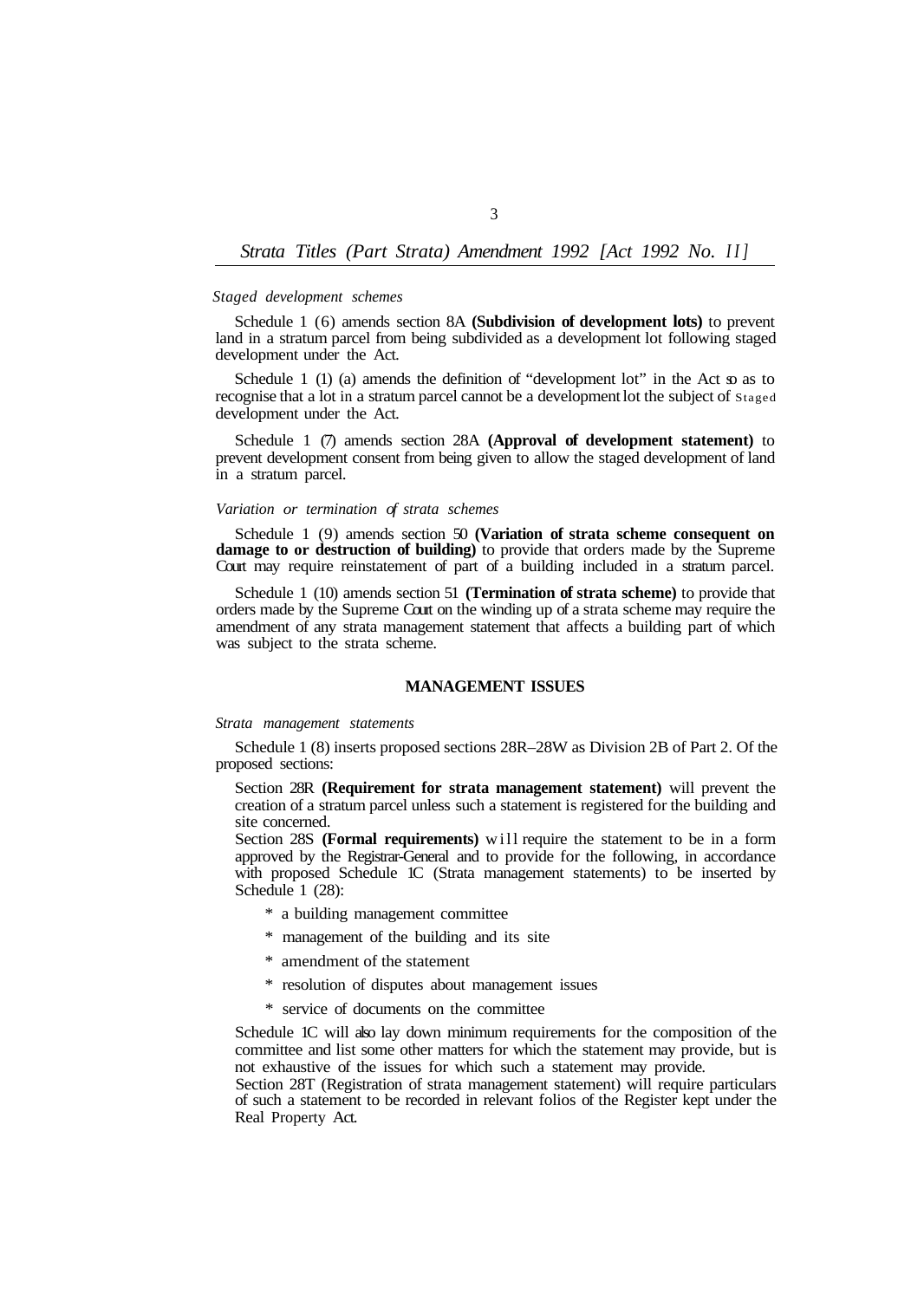*Strata Titles (Part Strata) Amendment I992 [Act I992 No. II]* 

Section 28U **(Amendment of strata management statement)** will require any amendment of such a statement to be supported by all bodies corporate for stratum parcels and all other persons holding freehold estates in other parts of the building concerned. An amendment may also be ordered by a court or be required because of a revocation or modification of a development consent.

Section 28V (Signing of strata management statement) will require a strata management statement, or any amendment of such a statement, to be signed by the holders of specified estates or interests in the building concerned or its site. The Registrar-General may also require certain written consents before registering such a statement.

Section 28W **(Effect of strata management statement)** will make such a statement binding on all persons who are, for the time being, owners, mortgagees in possession and lessees of the building.

Schedule 1 (11) amends section 58A **(Copy of by-laws and strata management statement to be provided)** to require the lessors of any parts of a building that are subject to a strata scheme to supply a copy of the strata management statement that affects the building to each of their lessees.

### *Insurance*

Schedule 1 (12) substitutes section 83 **(Insurance of buildings)** to restate, with appropriate changes, the obligations for the insurance of buildings subject to strata schemes.

Provision is made for the joint insurance of a building containing a stratum parcel by the body corporate for the parcel and owners of other parts of the building and for apportionment of the premium.

Schedule 1 (13) amends section 88 **(Insurable interests)** to declare that an owner of a part of a building that is subject to a strata scheme for a stratum parcel has an insurable interest in the whole of the building.

Schedule 1 (17) substitutes section 109A **(Order to make or pursue insurance claim)** to restate the power of the Commissioner to make such orders and to allow any person who has a fee simple estate in part of a building that contains a stratum parcel or its site to apply for such an order.

Schedule 1 (20) substitutes section 125 **(Orders relating to insurance)** to restate the power to make orders requiring the insurance, or variation of the insurance, of a building containing a strata scheme, If the building Concerned contains a stratumparcel, such an order may require the insurance premium to be paid in specified proportions.

#### *Dispute resolution—conciliation*

Schedule 1 (19) inserts proposed section 115A **(Resolution of certain building management disputes)** as Division 3A of Part 5. The proposed section allows the Commissioner to conciliate such disputes in buildings in which stratum parcels are situated, but only with the consent of all parties to the dispute.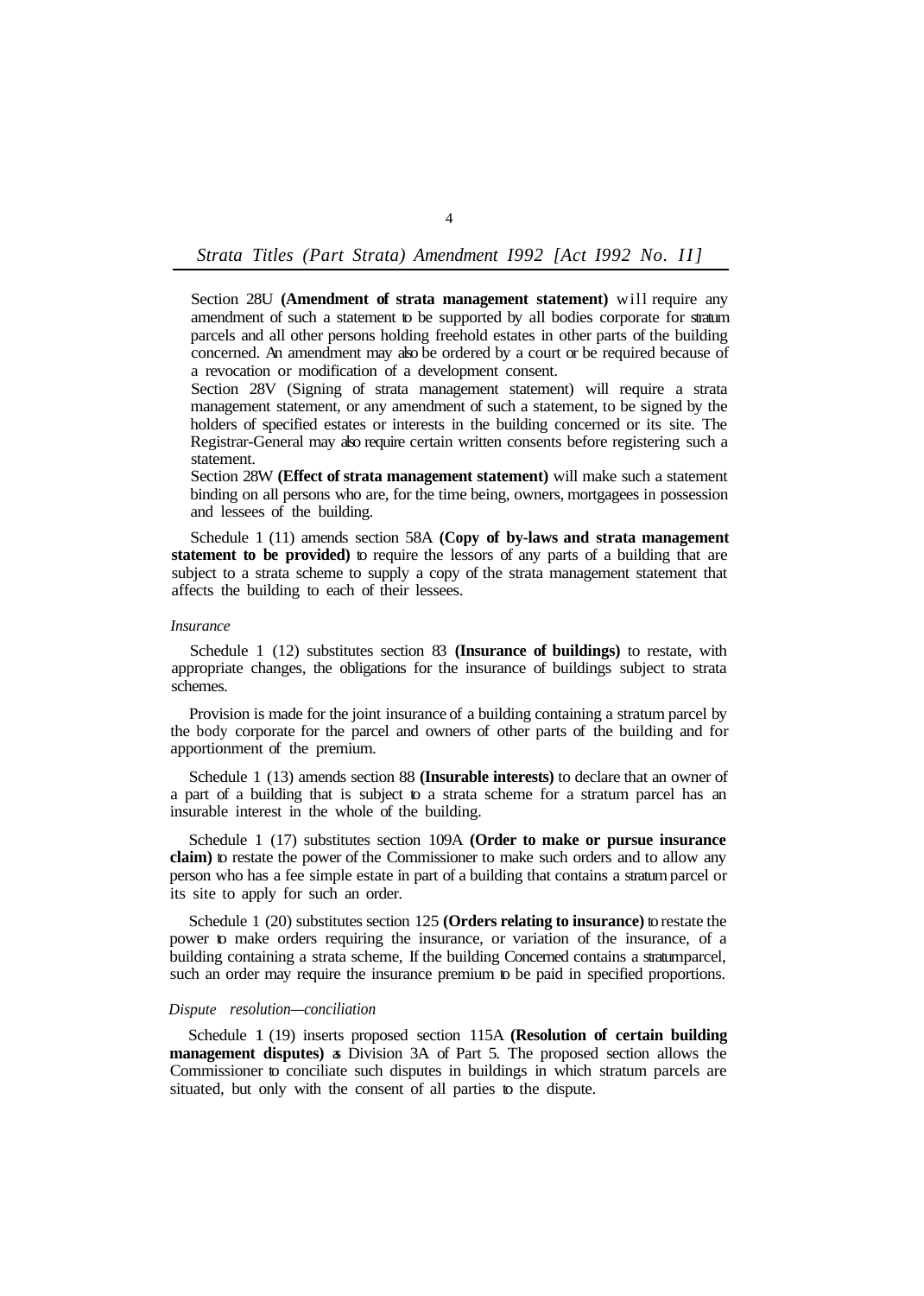# *Strata Titles (Part Strata) Amendment 1992 [Act I992 No. 11]*

### *Dispute resolution—orders*

Schedule 1 (15) amends section 104 **(Orders by Commissioner)** to allow the Commissioner to make orders under Division 3 of Part 5 (including interim orders) with respect to a strata scheme for a part of a building that will bind not only persons whose interests arise directly from that scheme but also specified other "interested persons".

(Other "interested persons" include bodies corporate or managing agents of strata schemes for, or owners or occupiers of, other parts of the building.)

Schedule 1 (16) amends section 105 **(General powers of Commissioner to make orders)** to allow orders under that section to be made with respect to a strata scheme for a part of a building on the application of other interested persons. The Commissioner is required to have regard to the strata management statement for the building concerned before making any order relating to the management of a stratum parcel.

Schedule 1 (18) amends section 112 **(Order relating to keeping of animals)** to ensure that such orders will bind the occupiers of, and all other persons bound by a strata management statement for, a building that contains a stratum parcel.

Schedule 1 (21) amends section 133 **(General provisions relating to orders under Division 4 and on appeal)** to extend the class of persons on whom a Strata Titles Board may impose ancillary requirements in an order made by the Board. If such an order relates to a stratum parcel, requirements may be imposed on any "interested person".

Schedule 1 (22) amends section 140 **(Effect of certain orders)** to restate that certain orders have effect, to such extent as is necessary, as resolutions of the body corporate concerned.

Schedule 1 (23) amends section 142 **(Penalty for contravention of certain orders)**  to allow the body corporate for each stratum parcel situated in a part of the same building to take proceedings for an offence when an order made under Part 5 is contravened.

### *Rectification of building defects*

Schedule 1 (24) substitutes section 148 **(Structural defects—proceedings as agent)**  to restate the current powers of a body corporate to act as agent in:

- \* ensuring that parts of a building continue to provide support and shelter to other parts of the building; and
- \* arranging for related building defects to be rectified,

and extend those powers to other "interested persons" where the building concerned contains a stratum parcel.

# *Dividing fences*

Schedule 1 (24) also substitutes section 149 (Dividing fences) to restate the current requirement that the body corporate is taken to be the owner of a parcel for the purposes of the Dividing Fences Act and to provide that each body corporate for a stratum parcel that includes part of the building and each other holder of a fee simple interest in a part of the building are taken to be joint owners, if the building concerned contains a stratum parcel.